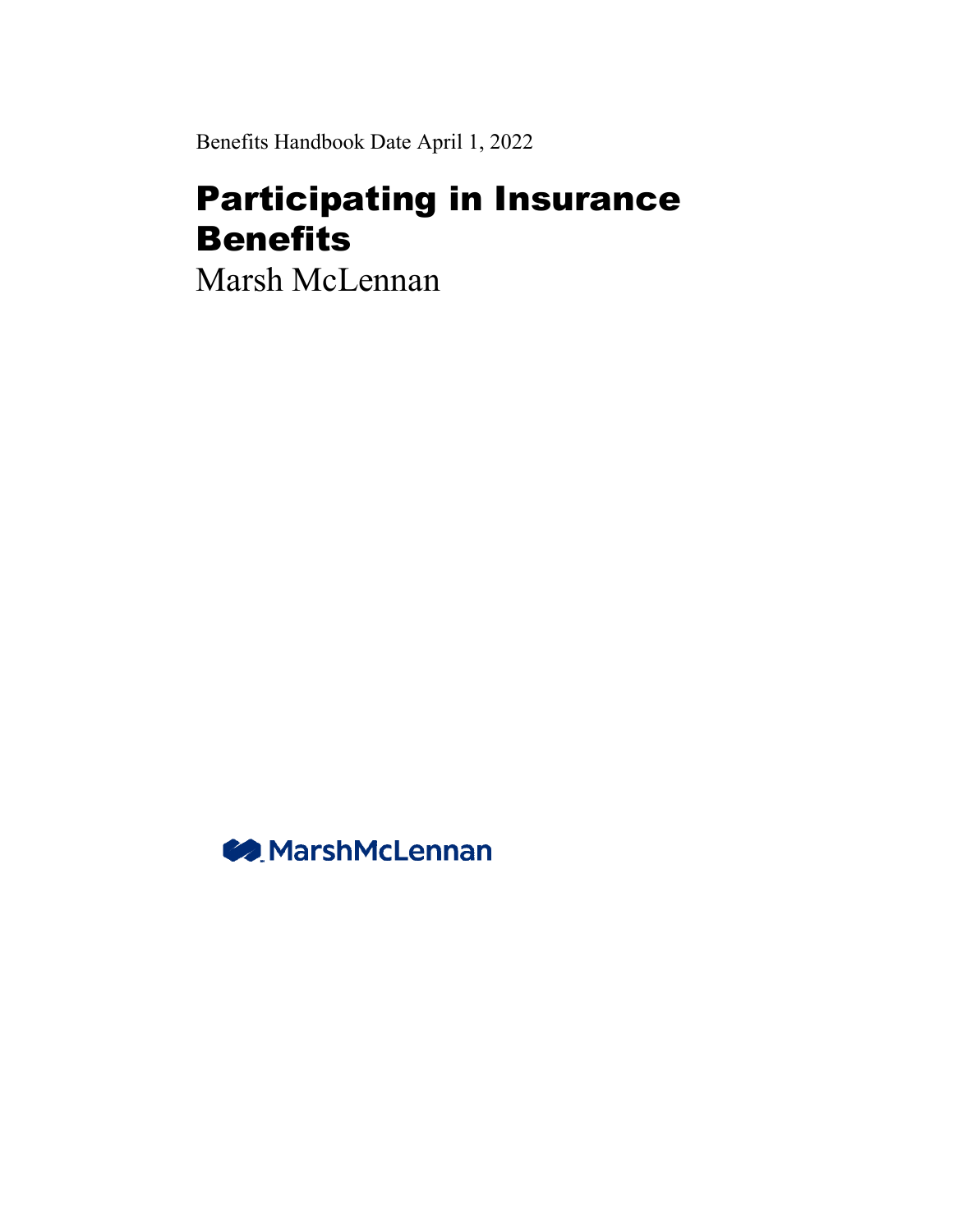# Participating in Insurance Benefits

*This section explains which employees are eligible to participate in Marsh McLennan insurance benefits other than Business Travel Accident. For Business Travel Accident (BTA) eligibility refer to the BTA section. This section also explains which of your family members are eligible to participate in the plans that provide dependent coverage. If you need additional information regarding eligibility, refer to the individual benefit plan section.* 

#### "You," "Your," and "Employee"

As used throughout this plan summary, "employee", "you" and "your" always mean:

- For Marsh & **McLennan Companies** participants: a US regular employee of Marsh & McLennan Companies or any subsidiary or affiliate of Marsh & **McLennan** Companies (other than MMA).
- For MMA participants: a US regular employee of MMA-Corporate, MMA-Alaska, MMA-Northeast, Security Insurance Services of Marsh & McLennan Agency LLC or Marsh & McLennan Agency LLC, Private Client Services - National Region (MMA PCS - National).

In addition, references in this section to Marsh & McLennan Companies mean Marsh McLennan.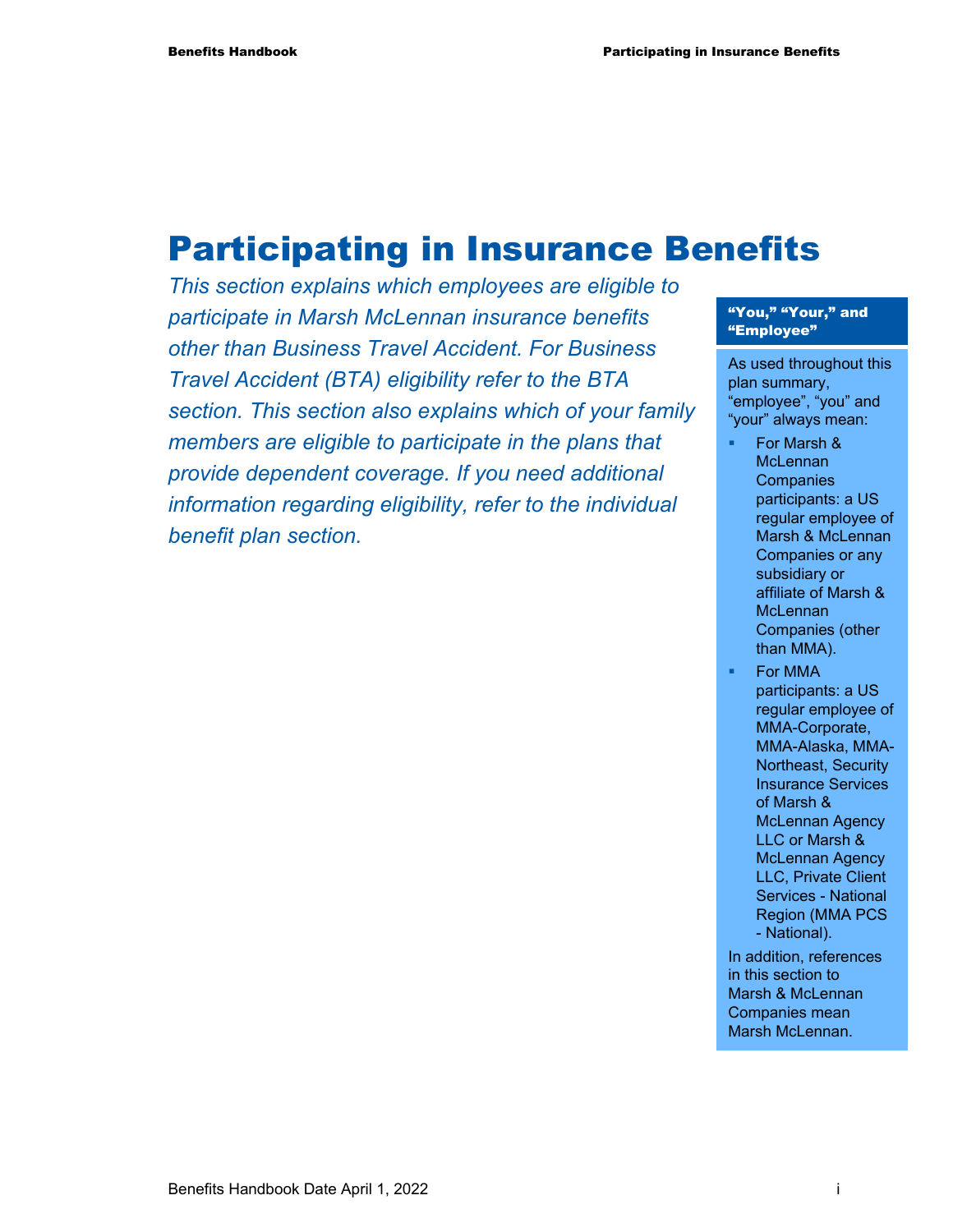# **Contents**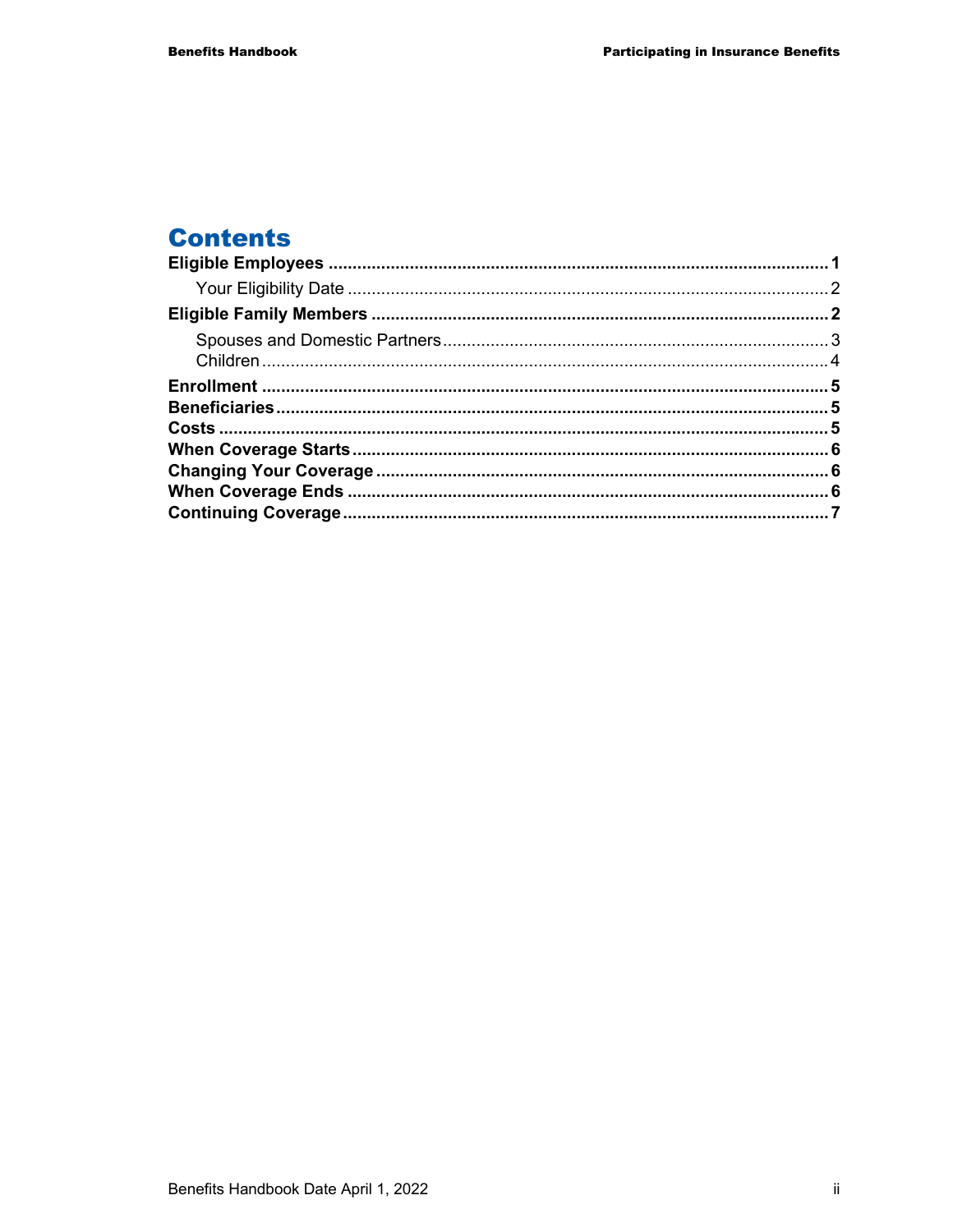# Eligible Employees

To be eligible for the Marsh McLennan insurance benefits described in this Benefits Handbook you must meet the eligibility criteria listed below.

# *Eligibility*

If you are an employee of Marsh & McLennan Companies or any subsidiary or affiliate of Marsh & McLennan Companies and you meet the requirements set forth below, you become eligible on your eligibility date.

You may also cover your eligible family members under certain insurance plans.

# *Eligibility Requirements for Group Variable Universal Life and Personal Excess Liability Insurance*

*Eligible Marsh & McLennan Companies Employees (other than MMA)* 

You are eligible if you are an employee classified on payroll as a US regular employee of Marsh & McLennan Companies or any subsidiary or affiliate of Marsh & McLennan Companies (other than Marsh & McLennan Agency LLC and any of its subsidiaries (MMA)).

Individuals who are classified on payroll as temporary employees, who are compensated as independent contractors or who are employed by any entity in Bermuda, Barbados or Cayman Islands are not eligible to participate.

# *Eligible MMA Employees*

You are eligible if you are an employee classified on payroll as a US regular employee of Marsh & McLennan Agency LLC – Corporate (MMA-Corporate), Marsh & McLennan Agency LLC – Alaska (MMA-Alaska), Marsh & McLennan Agency LLC – Northeast (MMA-Northeast), Security Insurance Services of Marsh & McLennan Agency LLC or Marsh & McLennan Agency LLC, Private Client Services - National Region (MMA PCS - National).

Individuals who are classified on payroll as temporary employees or who are compensated as independent contractors are not eligible to participate.

# *Eligibility Requirements for Basic Life*

# *Eligible Marsh & McLennan Companies Employees (other than MMA)*

You are eligible if you are an employee classified on payroll as a US regular employee of Marsh & McLennan Companies or any subsidiary or affiliate of Marsh & McLennan Companies (other than Marsh & McLennan Agency LLC and any of its subsidiaries (MMA)).

Individuals who are classified on payroll as temporary employees or who are compensated as independent contractors are not eligible to participate. In addition, individuals who are employed by any entity in Barbados are not eligible to participate.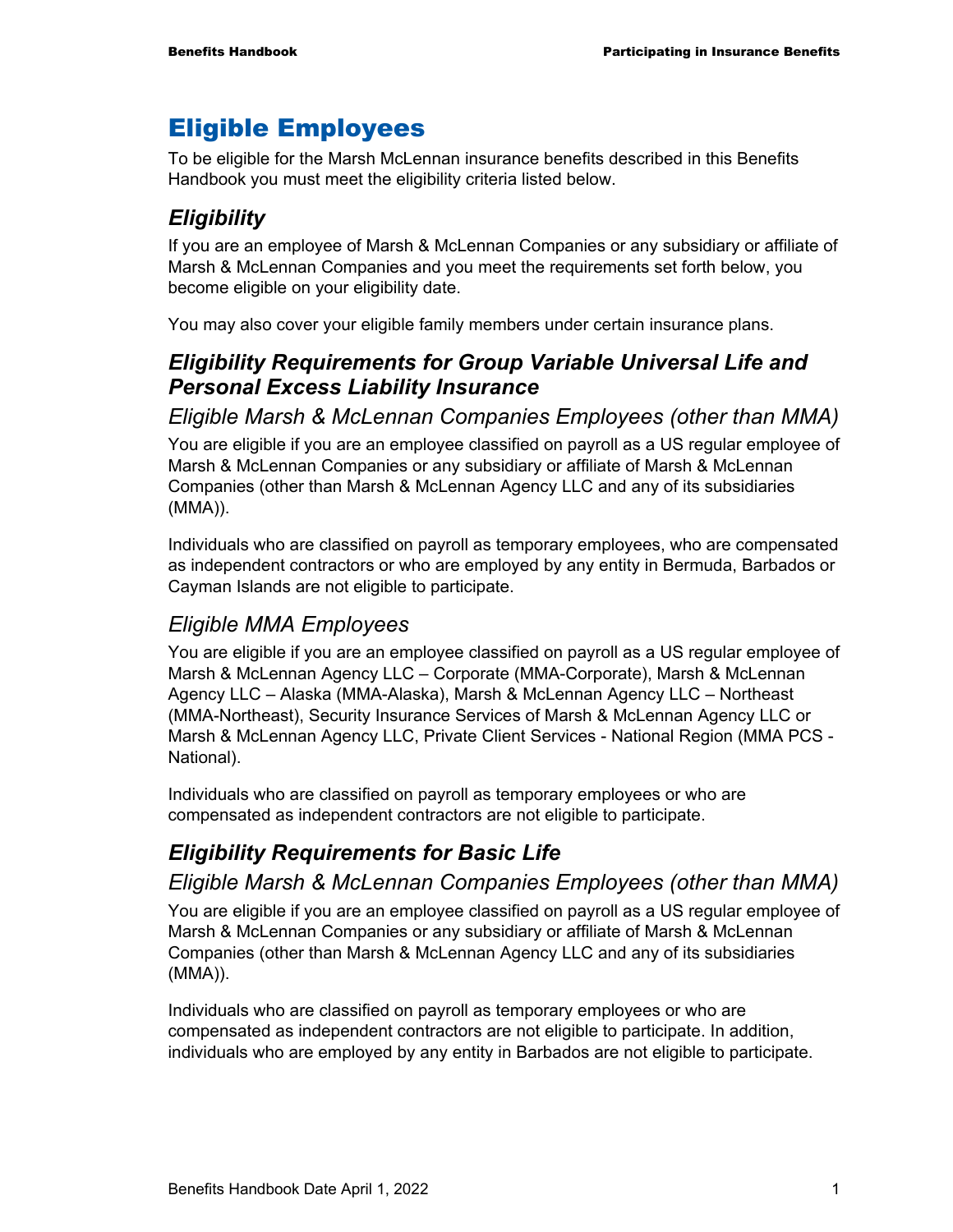## *Eligible MMA Employees*

You are eligible if you are an employee classified on payroll as a US regular employee of Marsh & McLennan Agency LLC – Corporate (MMA-Corporate), Marsh & McLennan Agency LLC – Alaska (MMA-Alaska), Marsh & McLennan Agency LLC – Northeast (MMA-Northeast), Security Insurance Services of Marsh & McLennan Agency LLC or Marsh & McLennan Agency LLC, Private Client Services - National Region (MMA PCS - National).

Individuals who are classified on payroll as temporary employees or who are compensated as independent contractors are not eligible to participate.

# *Eligibility Requirements for Voluntary AD&D*

*Eligible Marsh & McLennan Companies Employees (other than MMA)* 

You are eligible if you are an employee classified on payroll as a US regular employee of Marsh & McLennan Companies or any subsidiary or affiliate of Marsh & McLennan Companies (other than Marsh & McLennan Agency LLC and any of its subsidiaries (MMA)).

Individuals who are classified on payroll as temporary employees or who are compensated as independent contractors are not eligible to participate.

## *Eligible MMA Employees*

You are eligible if you are an employee classified on payroll as a US regular employee of Marsh & McLennan Agency LLC – Corporate (MMA-Corporate), Marsh & McLennan Agency LLC – Alaska (MMA-Alaska), Marsh & McLennan Agency LLC – Northeast (MMA-Northeast), Security Insurance Services of Marsh & McLennan Agency LLC or Marsh & McLennan Agency LLC, Private Client Services - National Region (MMA PCS - National).

Individuals who are classified on payroll as temporary employees or who are compensated as independent contractors are not eligible to participate.

# Your Eligibility Date

There is no waiting period if you are Actively-At-Work. Your eligibility date is the first day you are Actively-At-Work on or after your date of hire.

# Eligible Family Members

If you are an eligible employee, family members may be eligible for coverage under certain Marsh McLennan insurance benefit plans.

# *Basic Requirements*

For your family members to be eligible for coverage:

- you must meet the employee eligibility requirements for the plan,
- the family members you want to cover must meet the eligibility requirements for the plan, and
- **the insurance benefit plan must provide coverage for the eligible family member you** wish to cover.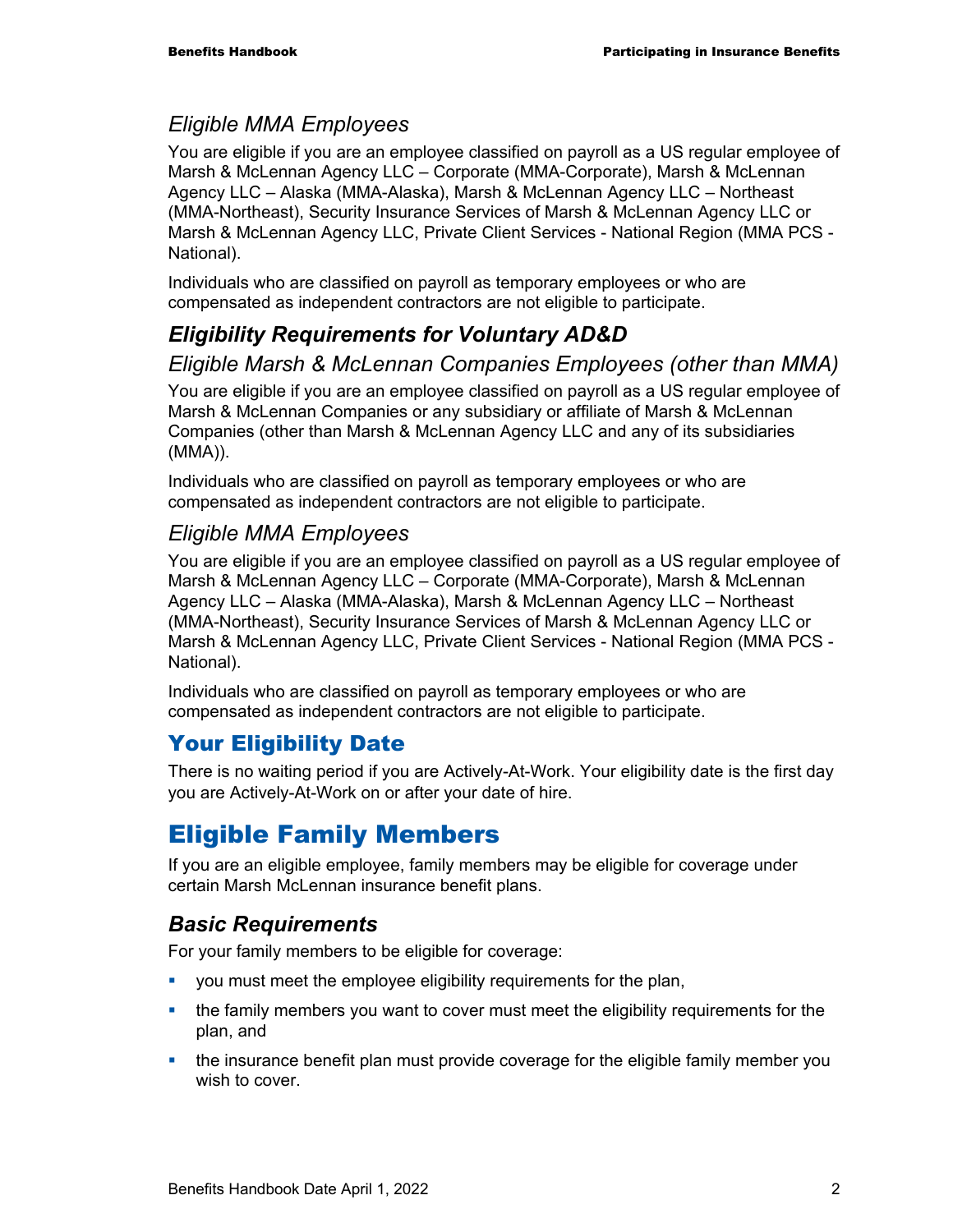### *Evidence of Insurability*

For most Marsh McLennan insurance benefit plans, Evidence of Insurability is generally not required for you to enroll in the Plan during the first 30 days of eligibility. Evidence of Insurability may be needed for enrollment after the eligibility period, for certain levels of coverage, and for family members. Refer to the individual benefit plan sections for more information regarding Evidence of Insurability.

### Spouses and Domestic Partners

For your spouse and domestic partner to be eligible for coverage under the plans that provide coverage options:

- you must meet the employee eligibility requirements for the plan,
- the family members you want to cover must meet the eligibility requirements for the plan, and
- the insurance benefit plan must provide coverage for the eligible family member you wish to cover.

#### *Spouse / Domestic Partner*

 You have already received a marriage license from a US state or local authority, or registered your domestic partnership with a US state or local authority.

#### *Spouse Only*

 Although not registered with a US state or local authority, your relationship constitutes a marriage under US state or local law (e.g. common law marriage or a marriage outside the US that is honored under US state or local law).

#### *Domestic Partner Only*

- Although not registered with a US state or local authority, your relationship constitutes an eligible domestic partnership. To establish that your relationship constitutes an eligible domestic partnership you and your domestic partner must:
	- − be at least 18 years old
	- − not be legally married, under federal law, to each other or anyone else or part of another domestic partnership during the previous 12 months
	- − currently be in an exclusive, committed relationship with each other that has existed for at least 12 months and is intended to be permanent
	- − currently reside together, and have resided together for at least the previous 12 months, and intend to do so permanently
	- − have agreed to share responsibility for each other's common welfare and basic financial obligations
	- − not be related by blood to a degree of closeness that would prohibit marriage under applicable state law.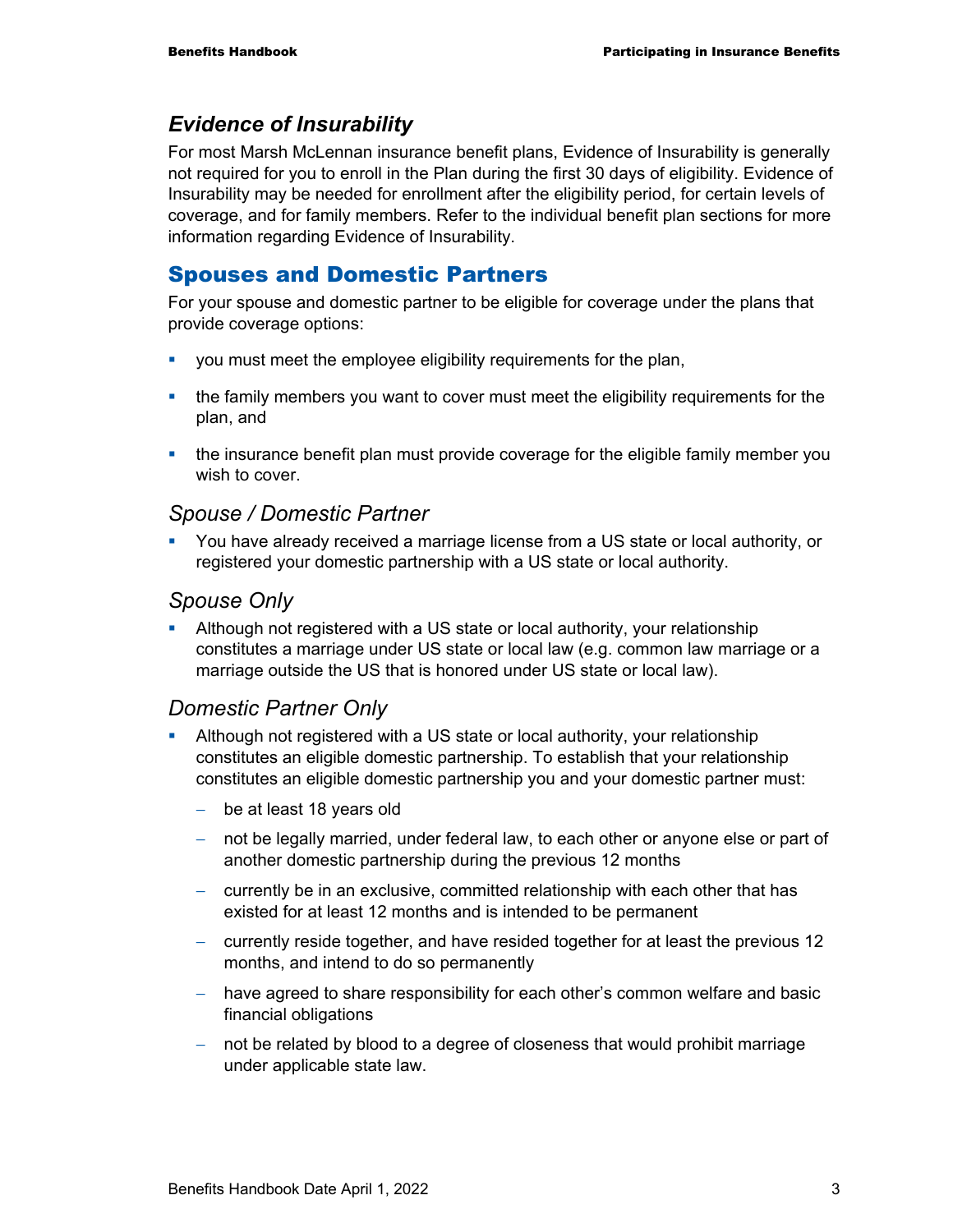Marsh McLennan reserves the right to require documentary proof of your domestic partnership at any time, for the purpose of determining benefits eligibility. If requested, you must provide documents verifying either the registration of your domestic partnership with a state or local authority or your cohabitation and/or mutual commitment.

### *My spouse or domestic partner also works for the Company; can I still cover my spouse or domestic partner under the Plan?*

If both you and your spouse or domestic partner are employees of the Company, you may elect to cover each other.

## Children

For the insurance plans that provide coverage options for children, refer to the individual benefit plan sections for eligibility requirements.

The Company has the right to require documentation to verify dependency (such as a copy of the court order appointing legal guardianship). Company coverage does not cover foster children or other children living with you, unless you are their legal guardian with full financial responsibility—that is, you or your spouse claims them as a dependent on your annual tax return.

If your child no longer meets the eligibility requirements, you must remove your child from coverage. Go to Colleague Connect (**https://mmcglobal.sharepoint.com/sites/home**), click **Pay & Benefits** and select **Mercer Marketplace Benefits Enrollment Website** under **Benefits**.

For the insurance plans where enrollment was not completed via Colleague Connect, you must contact the plan's insurer or Claim's Administrator. No refund of contributions and no benefit will be paid beyond the date eligibility ceases. If you fail to remove your child from coverage and any claims are paid for expenses incurred after the date eligibility ceases, you and your family must reimburse the Plan for these claims.

For all of the Marsh McLennan insurance benefit plans except Basic Life and Business Travel Accident Insurance, you must formally enroll to participate. In most cases, you can enroll by going to the applicable benefits enrollment website, Mercer Marketplace Benefits Enrollment Website (Colleague Connect (**https://mmcglobal.sharepoint .com/sites/home**) or Voluntary Benefits (**www .mmcvoluntarybenefits.com**)). Refer to the individual benefit plan

sections for enrollment information

#### When Children Become Ineligible

If your covered child no longer meets the eligibility requirements, you must remove your child from coverage by going to the Mercer Marketplace Benefits Enrollment Website on Colleague Connect (**https://mmcglobal.sh arepoint .com/sites/home**).

- No refund of contributions will be paid beyond the date eligibility ceases.
- **If you fail to remove** your child from coverage and any claims are paid for expenses incurred after the date eligibility ceases, you and your family must reimburse the Plan for these claims.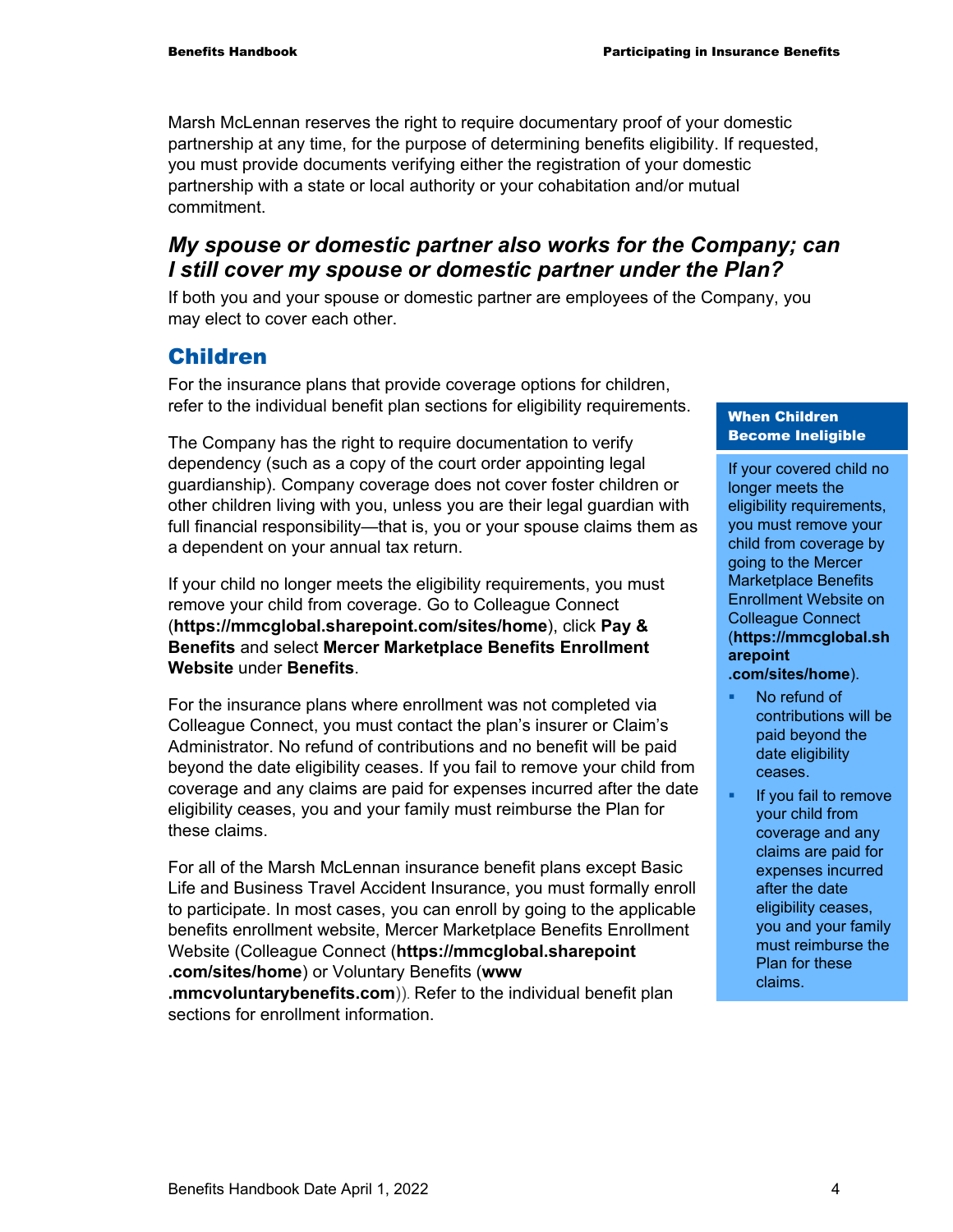#### Automatic Enrollment

For Basic Life and Business Travel Accident Insurance, if you are an eligible, active employee your participation begins automatically; you do not need to enroll.

### *Who receives my life insurance benefit if I don't name a beneficiary?*

If you don't name a beneficiary, or if your beneficiary isn't alive when you die, the benefit will go to your estate.

# Enrollment

With the exception of the Basic Life and Business Travel Accident Insurance Plans, you must enroll to participate in the Marsh McLennan insurance benefits. For certain plans that require enrollment, if you do not enroll within the eligibility period and/or for certain coverage levels, you may need to provide Evidence of Insurability. See individual insurance plan sections for detailed information.

#### Automatic Enrollment

For the Company-paid Basic Life and Business Travel Accident Insurance Plans, if you are an eligible, active employee and you met your eligibility date as described under Eligible Employees in this section, your participation begins automatically. You do not need to enroll.

# Beneficiaries

Certain insurance plans allow you to designate a beneficiary(ies). See the individual insurance benefit plan sections for detailed information. For the insurance plans that allow you to designate a beneficiary(ies), you must name or change a beneficiary, by going to Colleague Connect (**https://mmcglobal.sharepoint.com/sites/home**). Click **Pay & Benefits** and select **Mercer Marketplace Benefits Enrollment Website** under **Benefits**. To name a Group Variable Universal Life beneficiary designation, go directly to the GVUL MetLife website, accessible via Mercer Marketplace Benefits Enrollment Website. Click on the **Enroll/Change/View GVUL Coverage** link.

# Costs

The cost of your coverage under each of the insurance benefit plans is listed in the sections that describe each plan.

## *Will my costs change?*

Your costs for coverage may change. Generally, these changes occur each January 1.

The Company reserves the right to change the amount you are required to contribute at any time.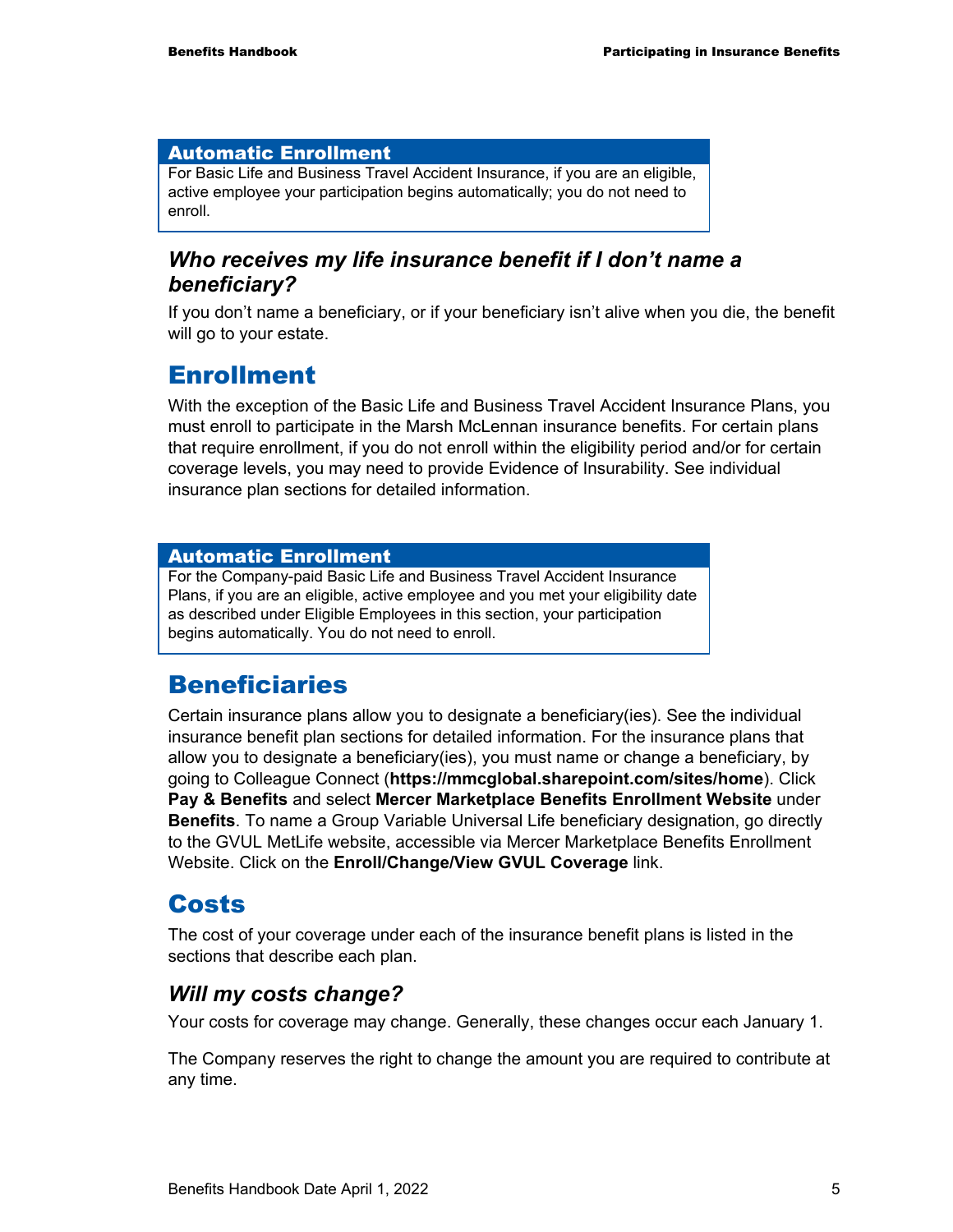Refer to the individual benefit plan sections for additional information on cost such as whether you pay for contributions on a before- or after-tax basis, taxes and imputed income, where applicable.

#### Avoiding Taxes with Charitable Beneficiaries

Imputed income does not apply if you designate a qualified charitable organization as the beneficiary of your coverage during the entire calendar year. You must submit proof that the organization meets the IRS definition of a charitable organization.

# When Coverage Starts

The date when coverage begins may depend on when the enrollment occurs as well as the covered person's situation, such as whether you are Actively-At-Work. The plans do not pay benefits or provide coverage for any periods when you are not covered.

# Changing Your Coverage

For most Marsh McLennan insurance benefit plans, you can make changes to your coverage by going to Colleague Connect (**https://mmcglobal.sharepoint .com/sites/home**). Click **Pay & Benefits** and select **Mercer Marketplace Benefits Enrollment Website** under **Benefits** or contact the plan's insurer or administrator. Typically, an increase in coverage will require Evidence of Insurability. For most Marsh & McLennan Companies insurance benefit plans, you can also cancel your coverage at any time. Refer to the individual benefit plan sections for more information about changing your coverage.

# When Coverage Ends

For most but not all Marsh McLennan insurance benefit plans, insurance benefits coverage generally ends on the first of the following to occur:

- $\blacksquare$  the date you discontinue coverage
- $\blacksquare$  the last date you have paid premiums
- the date you no longer meet the eligibility requirements
- $\blacksquare$  the date you terminate your employment
- $\blacksquare$  the date of your death
- $\blacksquare$  the date the Plan is terminated.

There may be exceptions for certain plans, including: if the covered person dies within 31 days of the termination date, a benefit will be paid as if the coverage were still in effect.

Refer to the individual insurance benefit plan sections for more information about when coverage ends.